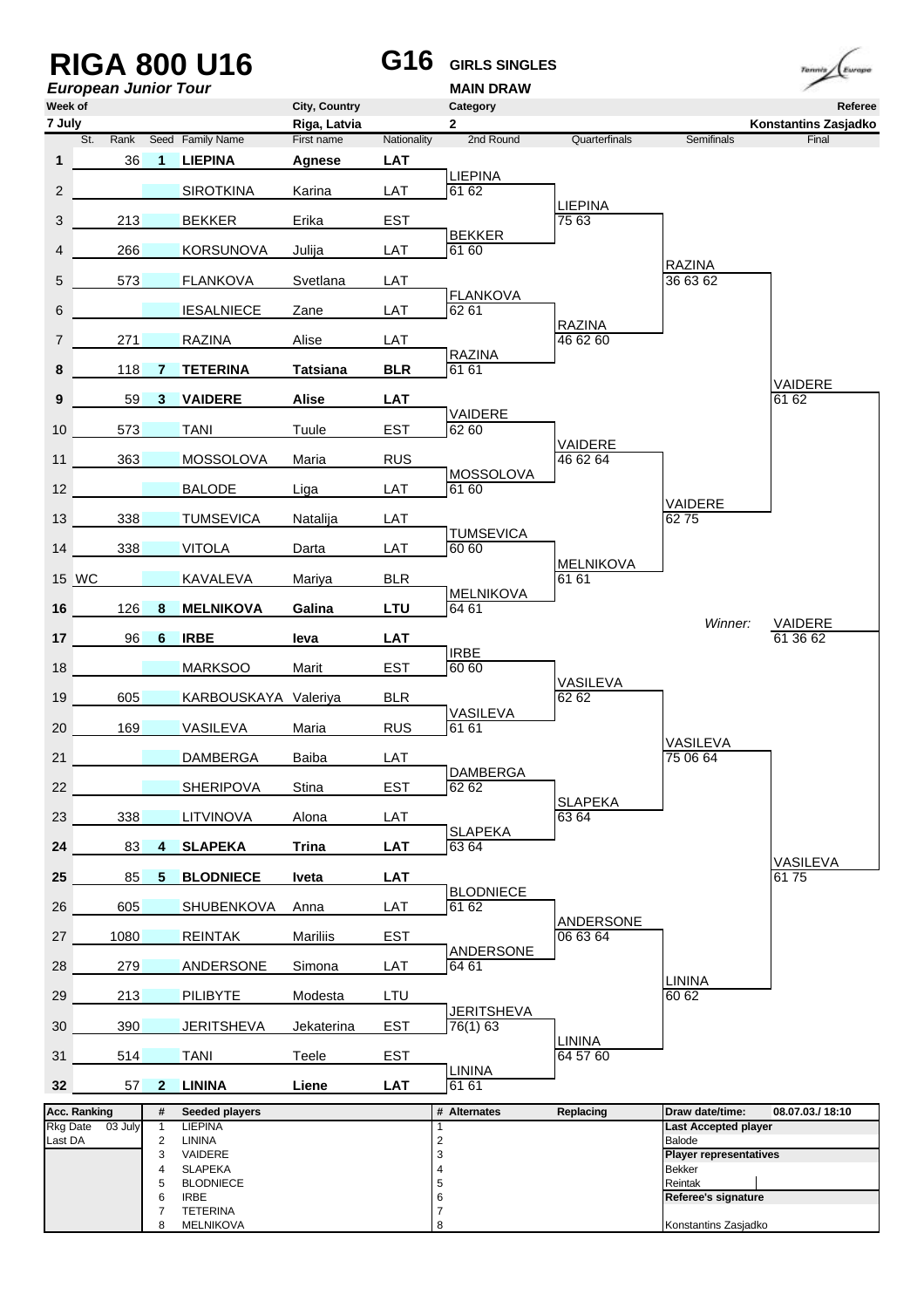|              |              | <b>European Junior Tour</b> |                                                              | <b>RIGA 800 U16</b>                                                                                                                     |                            | <b>B16</b>  | <b>BOYS SINGLES</b><br><b>MAIN DRAW</b>                                       |                              |                                                                                                                                                       | Europe<br>Temmie              |
|--------------|--------------|-----------------------------|--------------------------------------------------------------|-----------------------------------------------------------------------------------------------------------------------------------------|----------------------------|-------------|-------------------------------------------------------------------------------|------------------------------|-------------------------------------------------------------------------------------------------------------------------------------------------------|-------------------------------|
| Week of      |              |                             |                                                              |                                                                                                                                         | City, Country              |             | Category                                                                      |                              |                                                                                                                                                       | Referee                       |
| 7 July       | St.          | Rank                        |                                                              | Seed Family Name                                                                                                                        | Riga, Latvia<br>First name | Nationality | $\mathbf{2}$<br>2nd Round                                                     | Quarterfinals                | <b>Semifinals</b>                                                                                                                                     | Konstantins Zasjadko<br>Final |
| $\mathbf{1}$ |              | 18                          | 1                                                            | <b>MALAKHOV</b>                                                                                                                         | Vadim                      | <b>RUS</b>  |                                                                               |                              |                                                                                                                                                       |                               |
| 2            |              |                             |                                                              | <b>SMITH</b>                                                                                                                            | Harry                      | GBR         | <b>MALAKHOV</b><br>60 60                                                      |                              |                                                                                                                                                       |                               |
| 3            | LL           |                             |                                                              | <b>DYRYKAU</b>                                                                                                                          | Vaslily                    | <b>BLR</b>  |                                                                               | <b>MALAKHOV</b><br>6362      |                                                                                                                                                       |                               |
| 4            | <b>WC</b>    |                             |                                                              | <b>GUILMANOV</b>                                                                                                                        | Marat                      | <b>RUS</b>  | <b>GUILMANOV</b><br>6263                                                      |                              |                                                                                                                                                       |                               |
| 5            | Q            |                             |                                                              | <b>MOZZERINS</b>                                                                                                                        | Kirils                     | LAT         |                                                                               |                              | <b>MANUSIS</b><br>62 16 64                                                                                                                            |                               |
| 6            | Q            |                             |                                                              | YELISEYENKA                                                                                                                             | Dmitrij                    | <b>BLR</b>  | <b>MOZZERINS</b><br>64 63                                                     | <b>MANUSIS</b>               |                                                                                                                                                       |                               |
| 7            |              | 550                         |                                                              | <b>MUTSO</b>                                                                                                                            | Siim                       | <b>EST</b>  |                                                                               | 61 60                        |                                                                                                                                                       |                               |
| 8            |              | 90                          | 5                                                            | <b>MANUSIS</b>                                                                                                                          | <b>Edgars</b>              | <b>LAT</b>  | <b>MANUSIS</b><br>61 60                                                       |                              |                                                                                                                                                       |                               |
| 9            |              | 45                          | 3                                                            | <b>POLDMA</b>                                                                                                                           | Jaak                       | <b>EST</b>  |                                                                               |                              |                                                                                                                                                       | <b>MANUSIS</b><br>62 46 64    |
| 10           |              | 303                         |                                                              | <b>NORNSTROM</b>                                                                                                                        | Carl-Magnus                | SWE         | <b>POLDMA</b><br>6361                                                         |                              |                                                                                                                                                       |                               |
| 11           |              | 548                         |                                                              | <b>IVANCHENKO</b>                                                                                                                       | Dmitry                     | <b>RUS</b>  |                                                                               | <b>POLDMA</b><br>61 62       |                                                                                                                                                       |                               |
| 12           |              | 156                         |                                                              | <b>GILNER</b>                                                                                                                           | Thomas                     | <b>GER</b>  | <b>IVANCHENKO</b><br>76(11) 26 76(4)                                          |                              |                                                                                                                                                       |                               |
|              |              | 13 WC 1178                  |                                                              | STEKOLTSHIKO\ Vadim                                                                                                                     |                            | <b>EST</b>  |                                                                               |                              | <b>POLDMA</b><br>63 63                                                                                                                                |                               |
| 14           |              | 971                         |                                                              | <b>EIBOJENKO</b>                                                                                                                        | Alexei                     | <b>RUS</b>  | <b>EIBOJENKO</b><br>75 64                                                     |                              |                                                                                                                                                       |                               |
| 15Q          |              |                             |                                                              | <b>NEKRASOVS</b>                                                                                                                        | Deniss                     | LAT         |                                                                               | <b>EIBOJENKO</b><br>26 63 64 |                                                                                                                                                       |                               |
| 16           |              | 152                         | 8                                                            | <b>KATLIAROU</b>                                                                                                                        | Pavel                      | <b>BLR</b>  | <b>NEKRASOVS</b><br>75 76(2)                                                  |                              |                                                                                                                                                       |                               |
| 17           |              | 109                         | 6                                                            | <b>BELIANKOU</b>                                                                                                                        | <b>Maksim</b>              | <b>BLR</b>  |                                                                               |                              | Winner:                                                                                                                                               | <b>PAVLOV</b><br>62 61        |
| 18           |              | 591                         |                                                              | <b>KUCAS</b>                                                                                                                            | Simas                      | LTU         | <b>KUCAS</b><br>367561                                                        |                              |                                                                                                                                                       |                               |
| 19           |              | 195                         |                                                              | <b>MELLUPS</b>                                                                                                                          | Janis                      | LAT         |                                                                               | <b>VESKIMAGI</b><br>61 60    |                                                                                                                                                       |                               |
| 20           |              | 254                         |                                                              | <b>VESKIMAGI</b>                                                                                                                        | Vegerd                     | <b>EST</b>  | VESKIMAGI<br>36 62 62                                                         |                              |                                                                                                                                                       |                               |
| 21           |              | 198                         |                                                              | <b>KOZIN</b>                                                                                                                            | Victor                     | <b>RUS</b>  | <b>KOZIN</b>                                                                  |                              | <b>KOZIN</b><br>57 64 62                                                                                                                              |                               |
| 22           |              | 1037                        |                                                              | <b>HOTULOVS</b>                                                                                                                         | Arturs                     | LAT         | 61 61                                                                         | <b>KOZIN</b>                 |                                                                                                                                                       |                               |
| $23$ $Q$     |              |                             |                                                              | <b>MUZIL</b>                                                                                                                            | Grigoriy                   | <b>RUS</b>  | <b>VINKIS</b>                                                                 | 46 64 62                     |                                                                                                                                                       |                               |
| 24           |              | 61                          | 4                                                            | <b>VINKIS</b>                                                                                                                           | <b>Dzems</b>               | <b>LAT</b>  | 46 62 62                                                                      |                              |                                                                                                                                                       |                               |
| 25           |              | 146                         | 7                                                            | <b>EMULINS</b>                                                                                                                          | <b>Rihards</b>             | <b>LAT</b>  |                                                                               |                              |                                                                                                                                                       | <b>PAVLOV</b><br>61 60        |
|              | 26 WC        |                             |                                                              | <b>IBRAHIMOV</b>                                                                                                                        | Khalil                     | <b>RUS</b>  | <b>EMULINS</b><br>61 62                                                       |                              |                                                                                                                                                       |                               |
| 27 LL        |              |                             |                                                              | SKADORAU                                                                                                                                | Denis                      | <b>BLR</b>  |                                                                               | <b>EMULINS</b><br>64 26 61   |                                                                                                                                                       |                               |
| 28           |              | 494                         |                                                              | <b>KASPER</b>                                                                                                                           | Sven                       | <b>EST</b>  | <b>KASPER</b><br>62 60                                                        |                              |                                                                                                                                                       |                               |
| 29           |              | 494                         |                                                              | ZOPP                                                                                                                                    | Jurgen                     | <b>EST</b>  |                                                                               |                              | <b>PAVLOV</b><br>64 61                                                                                                                                |                               |
| 30           |              | 689                         |                                                              | <b>CUBIS</b>                                                                                                                            | Normunds                   | LAT         | <b>ZOPP</b><br>75 36 62                                                       |                              |                                                                                                                                                       |                               |
| 31           |              | 454                         |                                                              | <b>SHYCHKO</b>                                                                                                                          | Yuri                       | <b>BLR</b>  | <b>PAVLOV</b>                                                                 | <b>PAVLOV</b><br>61 64       |                                                                                                                                                       |                               |
| 32           |              | 26                          | $\mathbf{2}$                                                 | <b>PAVLOV</b>                                                                                                                           | <b>Mikhail</b>             | <b>RUS</b>  | 60 62                                                                         |                              |                                                                                                                                                       |                               |
|              | Acc. Ranking |                             | #                                                            | Seeded players                                                                                                                          |                            |             | # Alternates                                                                  | Replacing                    | Draw date/time:                                                                                                                                       | 08.07.03./19:10               |
| Last DA      | Rkg Date     | 03 July<br>1037             | $\mathbf{1}$<br>2<br>3<br>4<br>5<br>6<br>$\overline{7}$<br>8 | <b>MALAKHOV</b><br><b>PAVLOV</b><br><b>POLDMA</b><br><b>VINKIS</b><br><b>MANUSIS</b><br><b>BELIANKOU</b><br><b>EMULINS</b><br>KATLIAROU |                            |             | Skadorau<br>2 Dyrykau<br>3<br>$\overline{4}$<br>5<br>6<br>$\overline{7}$<br>8 | Lapimaa<br>Bogdanovich       | <b>Last Accepted player</b><br><b>Hotulovs</b><br><b>Player representatives</b><br>Emulins<br>Skadorau<br>Referee's signature<br>Konstantins Zasjadko |                               |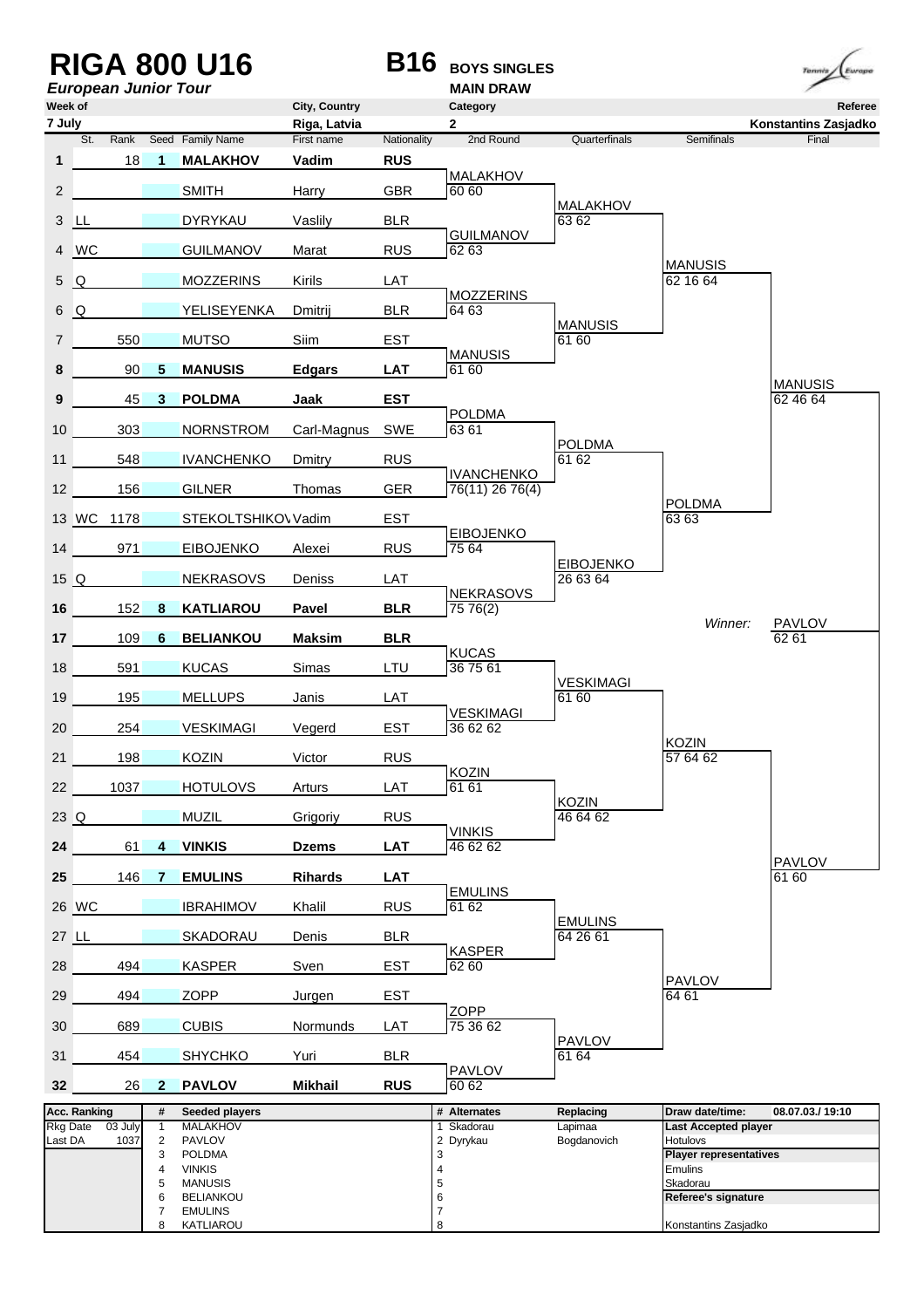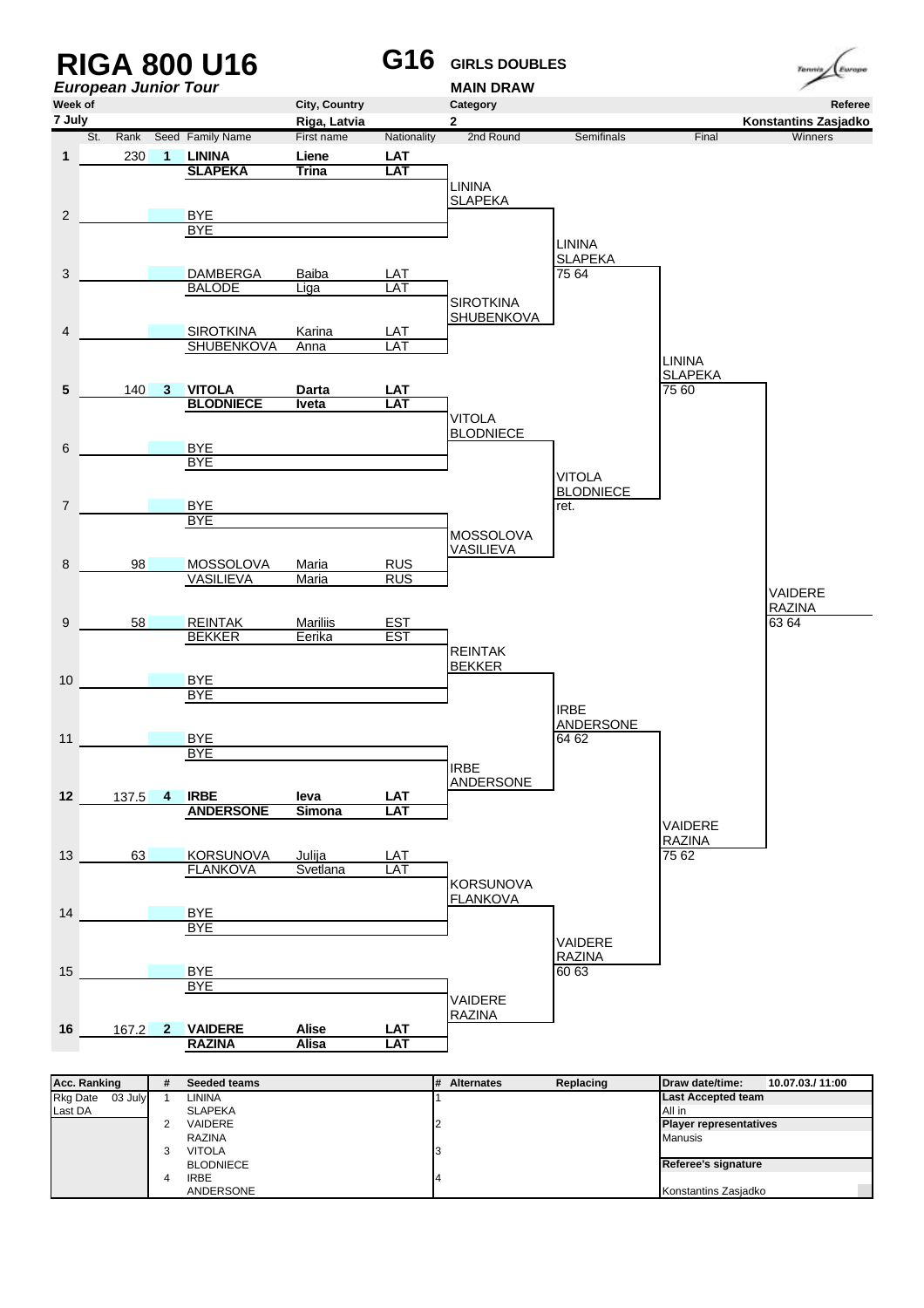